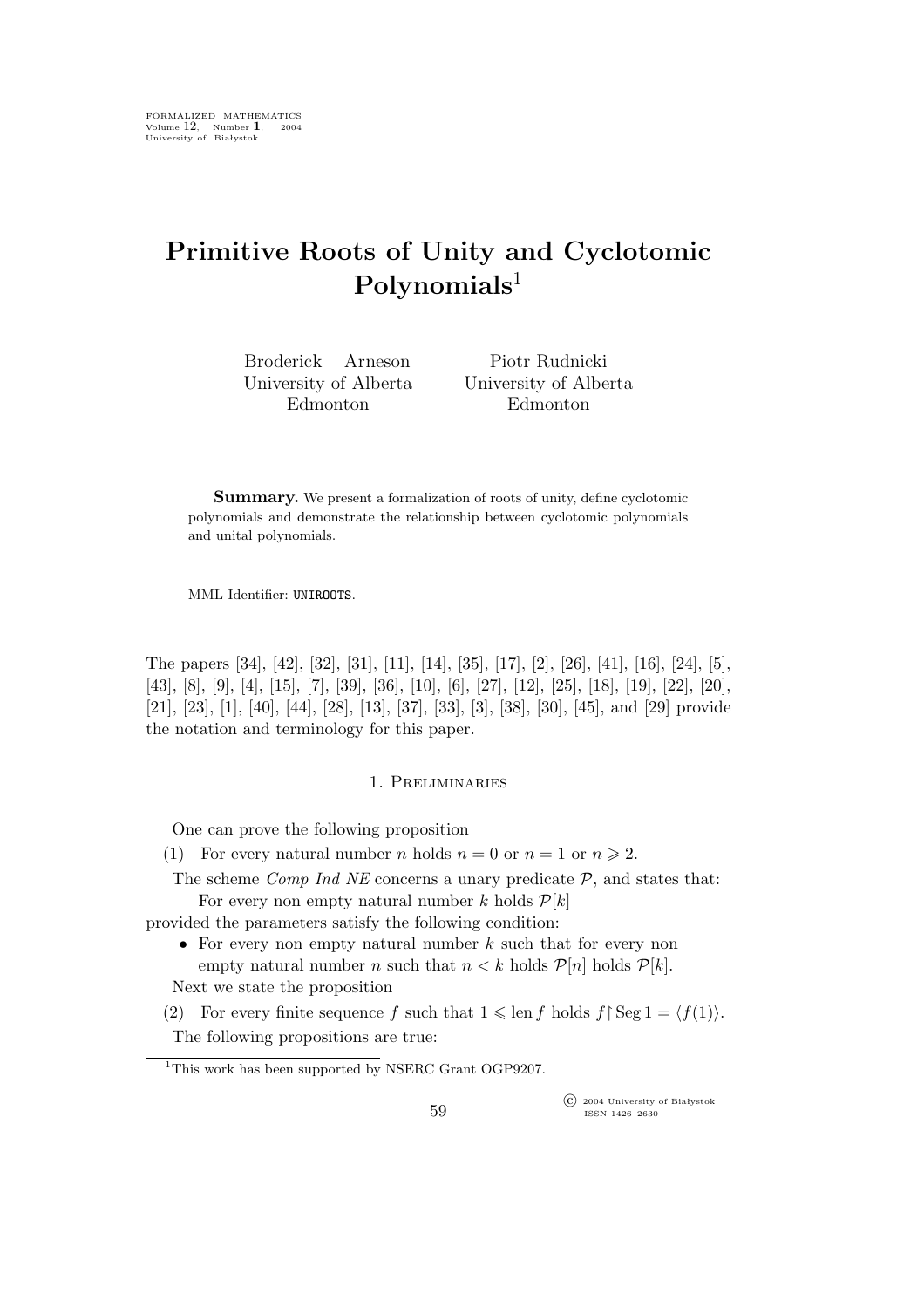# 60 broderick arneson and piotr rudnicki

- (3) Let f be a finite sequence of elements of  $\mathbb{C}_{\mathrm{F}}$  and g be a finite sequence of elements of R. Suppose len  $f = \text{len } g$  and for every natural number i such that  $i \in \text{dom } f$  holds  $|f_i| = g(i)$ . Then  $|\prod f| = \prod g$ .
- (4) Let s be a non empty finite subset of  $\mathbb{C}_F$ , x be an element of  $\mathbb{C}_F$ , and r be a finite sequence of elements of R. Suppose len  $r = \text{card } s$ and for every natural number i and for every element c of  $\mathbb{C}_{\mathbb{F}}$  such that  $i \in \text{dom } r$  and  $c = (\text{CFS}(s))(i)$  holds  $r(i) = |x - c|$ . Then  $|\text{eval}(\text{poly\_with\_roots}((s, 1) - \text{bag}), x)| = \prod r.$
- (5) Let f be a finite sequence of elements of  $\mathbb{C}_F$ . Suppose that for every natural number i such that  $i \in \text{dom } f$  holds  $f(i)$  is integer. Then  $\sum f$  is integer.
- (6) For every real number r there exists an element z of  $\mathbb C$  such that  $z = r$ and  $z = r + 0i$ .
- (7) For all elements x, y of  $\mathbb{C}_{\mathbb{F}}$  and for all real numbers  $r_1$ ,  $r_2$  such that  $r_1 = x$  and  $r_2 = y$  holds  $r_1 \cdot r_2 = x \cdot y$  and  $r_1 + r_2 = x + y$ .
- (8) Let q be a real number. Suppose q is an integer and  $q > 0$ . Let r be an element of  $\mathbb{C}_F$ . If  $|r| = 1$  and  $r \neq 1 + 0i_{\mathbb{C}_F}$ , then  $|(q + 0i_{\mathbb{C}_F}) - r| > q - 1$ .
- (9) Let  $p_1$  be a non empty finite sequence of elements of R and x be a real number. Suppose  $x \geq 1$  and for every natural number i such that  $i \in \text{dom } p_1 \text{ holds } p_1(i) > x. \text{ Then } \prod p_1 > x.$
- (10) For every natural number *n* holds  $\mathbf{1}_{\mathbb{C}_{\mathrm{F}}} = \text{power}_{\mathbb{C}_{\mathrm{F}}}(1_{\mathbb{C}_{\mathrm{F}}}, n)$ .
- (11) Let  $n$  be a non empty natural number and  $i$  be a natural number. Then  $\cos(\frac{2 \cdot \pi \cdot i}{n}) = \cos(\frac{2 \cdot \pi \cdot (i \mod n)}{n})$  $\frac{\text{mod } n}{n}$ ) and  $\sin(\frac{2 \cdot \pi \cdot i}{n}) = \sin(\frac{2 \cdot \pi \cdot (i \mod n)}{n})$  $\frac{\mod n}{n}$ ).
- (12) For every non empty natural number  $n$  and for every natural number  $i$ holds  $\cos(\frac{2 \cdot \pi \cdot i}{n}) + \sin(\frac{2 \cdot \pi \cdot i}{n})i_{\mathbb{C}_{\mathbb{F}}} = \cos(\frac{2 \cdot \pi \cdot (i \mod n)}{n})$  $\frac{\mod n}{n}$ ) + sin( $\frac{2 \cdot \pi \cdot (i \mod n)}{n}$  $\frac{\text{mod }n_j}{n}$ ) $i_{\mathbb{C}_F}$ .
- (13) Let *n* be a non empty natural number and  $i, j$  be natural numbers. Then  $\left(\cos(\frac{2\pi i}{n}) + \sin(\frac{2\pi i}{n})i_{\mathbb{C}_{\mathbb{F}}}\right) \cdot \left(\cos(\frac{2\pi i}{n})\right)$  $\frac{\pi \cdot j}{n}$ ) + sin( $\frac{2 \cdot \pi \cdot j}{n}$  $\frac{\pi \cdot \jmath}{n}$ ) $i_{\mathbb{C}_{\mathrm{F}}}\right)$  =  $\cos\left(\frac{2 \cdot \pi \cdot ((i+j) \bmod n)}{n}\right)$  $\left(\frac{j \mod n}{n}\right) + \sin\left(\frac{2 \cdot \pi \cdot ((i+j) \mod n)}{n}\right)$  $\frac{j(\text{mod }n)}{n}$ ) $i_{\mathbb{C}_{\mathrm{F}}}$ .
- (14) Let L be a unital associative non empty groupoid, x be an element of L, and n, m be natural numbers. Then  $power_L(x, n \cdot m) = power_L(power_L(x,$  $n), m).$
- (15) For every natural number n and for every element x of  $\mathbb{C}_F$  such that x is an integer holds power<sub> $\mathbb{C}_{\mathbb{F}}(x, n)$  is an integer.</sub>
- (16) Let F be a finite sequence of elements of  $\mathbb{C}_F$ . Suppose that for every natural number i such that  $i \in \text{dom } F$  holds  $F(i)$  is an integer. Then  $\sum F$ is an integer.
- (17) For every real number a such that  $0 \leq a$  and  $a < 2 \cdot \pi$  and  $\cos a = 1$ holds  $a = 0$ .

Let us note that there exists a field which is finite and there exists a skew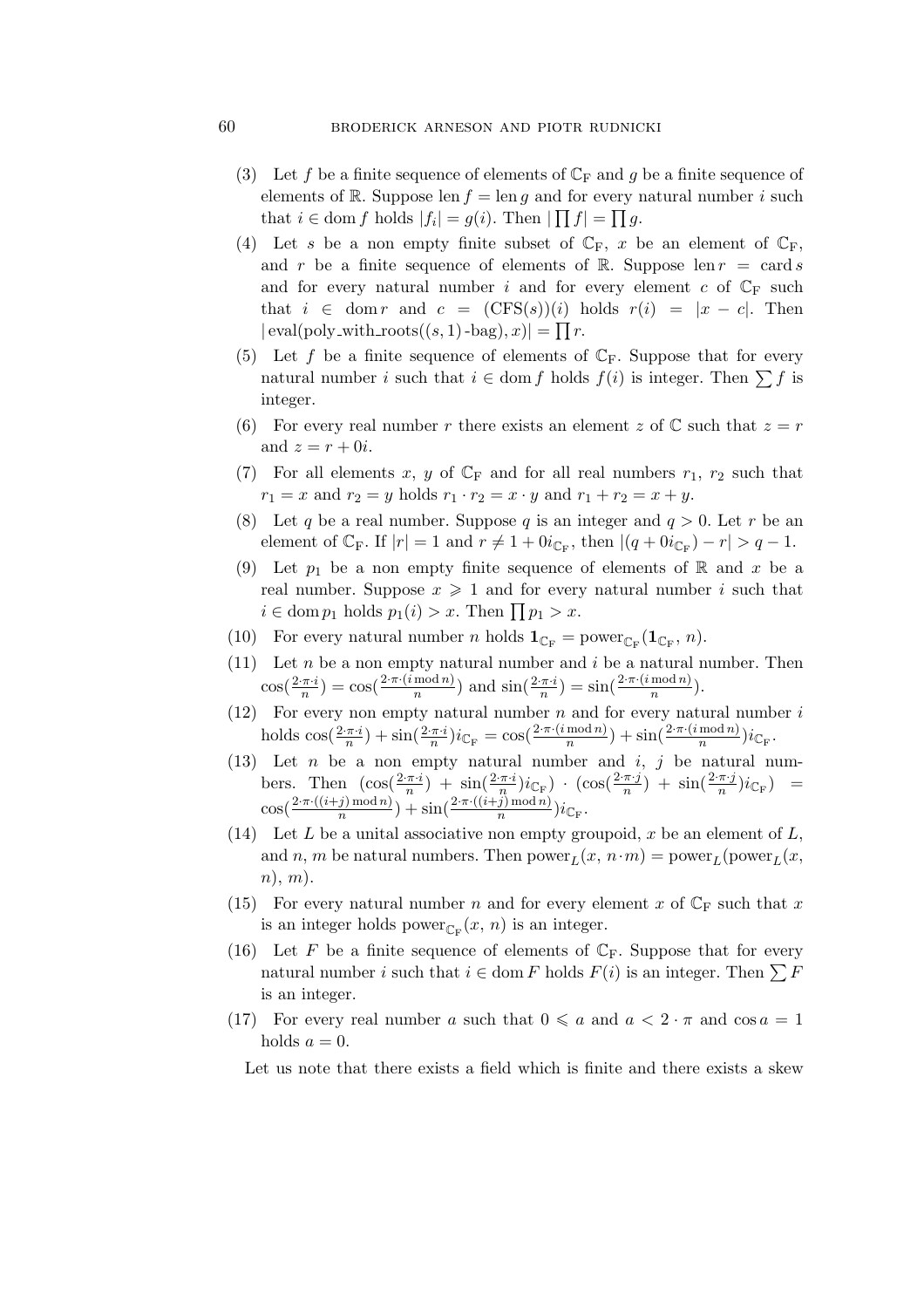field which is finite.

#### 2. Multiplicative Group of a Skew Field

Let R be a skew field. The functor  $MultGroup(R)$  yields a strict group and is defined by the conditions (Def. 1).

- (Def. 1)(i) The carrier of MultGroup(R) = (the carrier of R)  $\{0_R\}$ , and
	- (ii) the multiplication of MultGroup(R) = (the multiplication of R) $\upharpoonright$  the carrier of MultGroup $(R)$ , the carrier of MultGroup $(R)$ :

Next we state three propositions:

- (18) For every skew field R holds the carrier of  $R =$  (the carrier of  $\text{MultGroup}(R)) \cup \{0_R\}.$
- (19) Let  $R$  be a skew field,  $a, b$  be elements of  $R$ , and  $c, d$  be elements of MultGroup(R). If  $a = c$  and  $b = d$ , then  $c \cdot d = a \cdot b$ .
- (20) For every skew field R holds  $\mathbf{1}_R = 1_{\text{MultGroup}(R)}$ . Let R be a finite skew field. Observe that  $MultGroup(R)$  is finite. We now state three propositions:
- (21) For every finite skew field R holds ord(MultGroup(R)) = card (the carrier of  $R$ ) – 1.
- (22) For every skew field R and for every set s such that  $s \in$  the carrier of Mult $Group(R)$  holds  $s \in \mathcal{E}$  the carrier of R.
- (23) For every skew field R holds the carrier of MultGroup(R)  $\subseteq$  the carrier of R.

#### 3. ROOTS OF UNITY

Let n be a non empty natural number. The functor  $n$ -roots of 1 yielding a subset of  $\mathbb{C}_{\mathrm{F}}$  is defined by:

(Def. 2) n-roots of  $1 = \{x; x \text{ ranges over elements of } \mathbb{C}_{F} : x \text{ is a complex root of }\}$  $n, \, {\bf 1}_{\mathbb C_{\rm F}}\}.$ 

We now state several propositions:

- (24) Let n be a non empty natural number and x be an element of  $\mathbb{C}_F$ . Then  $x \in n$ -roots of 1 if and only if x is a complex root of n,  $\mathbf{1}_{\mathbb{C}\mathbb{F}}$ .
- (25) For every non empty natural number n holds  $\mathbf{1}_{\mathbb{C}_{\mathbb{F}}} \in n$ -roots of 1.
- (26) For every non empty natural number n and for every element x of  $\mathbb{C}_{\mathbb{F}}$ such that  $x \in n$ -roots of 1 holds  $|x| = 1$ .
- (27) Let *n* be a non empty natural number and x be an element of  $\mathbb{C}_F$ . Then  $x \in n$ -roots of 1 if and only if there exists a natural number k such that  $x = \cos(\frac{2 \cdot \pi \cdot k}{n}) + \sin(\frac{2 \cdot \pi \cdot k}{n})i_{\mathbb{C}_{\mathrm{F}}}.$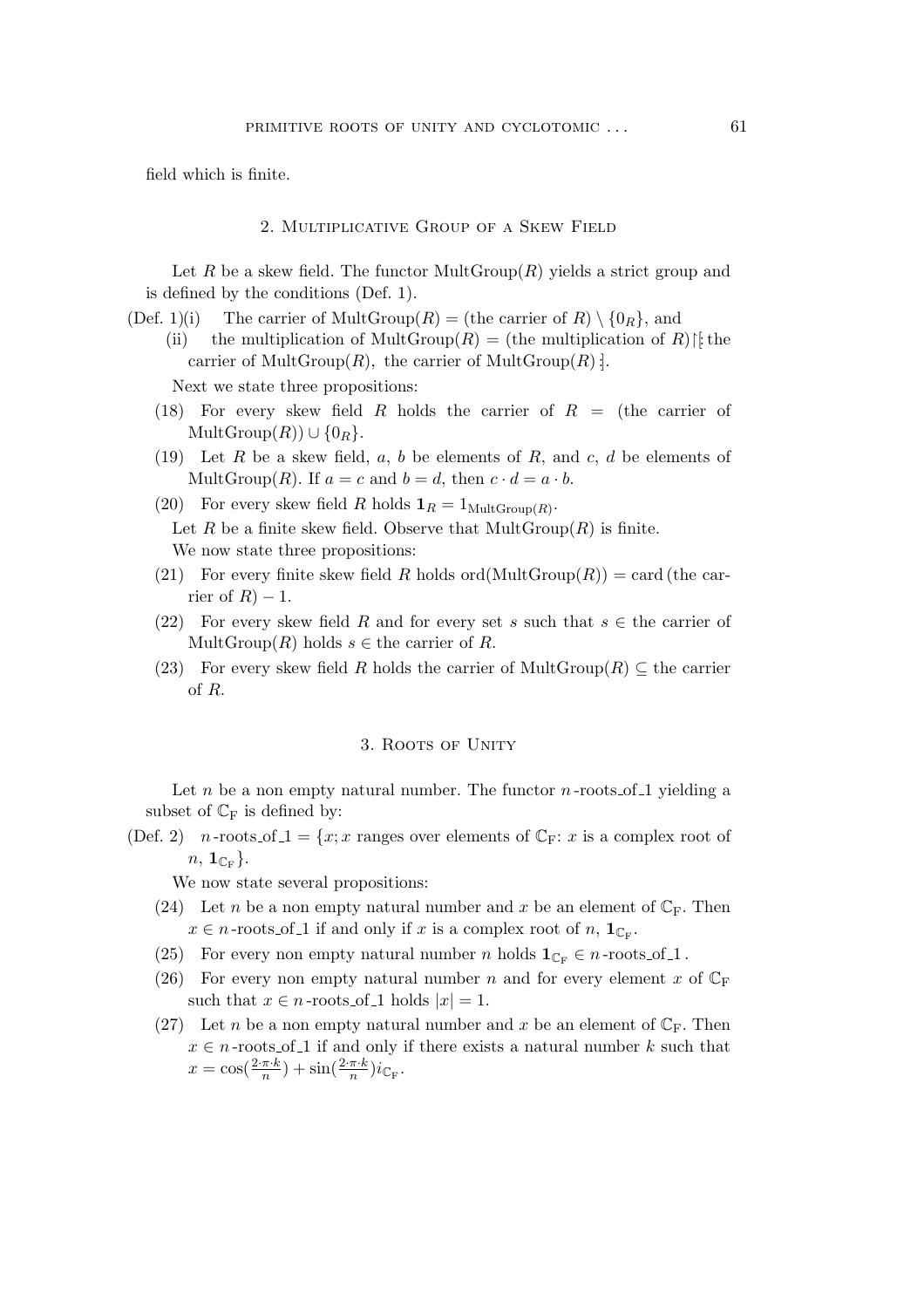# 62 broderick arneson and piotr rudnicki

- (28) For every non empty natural number n and for all elements x, y of  $\mathbb C$ such that  $x \in n$ -roots of 1 and  $y \in n$ -roots of 1 holds  $x \cdot y \in n$ -roots of 1.
- (29) For every non empty natural number *n* holds *n*-roots of  $1 =$  $\{\cos(\frac{2 \cdot \pi \cdot k}{n}) + \sin(\frac{2 \cdot \pi \cdot k}{n})i_{\mathbb{C}_{\mathcal{F}}}; k \text{ ranges over natural numbers: } k < n\}.$
- (30) For every non empty natural number *n* holds  $\overline{n\text{-roots of }1} = n$ .

Let n be a non empty natural number. One can check that  $n$ -roots of 1 is non empty and  $n$ -roots of 1 is finite.

Next we state several propositions:

- (31) For all non empty natural numbers  $n, n_1$  such that  $n_1 | n$  holds  $n_1$ -roots\_of\_1  $\subseteq$  *n*-roots\_of\_1.
- (32) Let R be a skew field, x be an element of  $MultGroup(R)$ , and y be an element of R. If  $y = x$ , then for every natural number k holds power $_{\text{MultGroup}(R)}(x, k) = \text{power}_R(y, k).$
- (33) For every non empty natural number n and for every element x of MultGroup( $\mathbb{C}_{\mathrm{F}}$ ) such that  $x \in n$ -roots of 1 holds x is not of order 0.
- (34) Let n be a non empty natural number, k be a natural number, and x be an element of MultGroup( $\mathbb{C}_{\mathcal{F}}$ ). If  $x = \cos(\frac{2 \cdot \pi \cdot k}{n}) + \sin(\frac{2 \cdot \pi \cdot k}{n}) i_{\mathbb{C}_{\mathcal{F}}},$  then  $\mathrm{ord}(x) = n \div (k \gcd n).$
- (35) For every non empty natural number *n* holds *n*-roots of  $\lrcorner$   $\lrcorner$  the carrier of MultGroup $(\mathbb{C}_{F})$ .
- (36) For every non empty natural number n there exists an element x of MultGroup( $\mathbb{C}_{\mathbb{F}}$ ) such that ord(x) = n.
- (37) For every non empty natural number n and for every element x of MultGroup( $\mathbb{C}_{\mathrm{F}}$ ) holds ord(x) | n iff  $x \in n$ -roots of 1.
- (38) For every non empty natural number *n* holds *n*-roots of  $1 = \{x; x \text{ ranges}$ over elements of MultGroup( $\mathbb{C}_F$ ): ord(x) | n}.
- (39) Let n be a non empty natural number and x be a set. Then x *∈* n-roots of 1 if and only if there exists an element y of MultGroup( $\mathbb{C}_{\mathrm{F}}$ ) such that  $x = y$  and ord $(y) | n$ .

Let n be a non empty natural number. The functor  $n$ -th roots of 1 yielding a strict group is defined as follows:

(Def. 3) The carrier of n-th roots of  $1 = n$ -roots of 1 and the multiplication of n-th\_roots\_of\_1 = (the multiplication of  $\mathbb{C}_F$ )|[: n-roots\_of\_1,  $n$ -roots of  $1$  :

One can prove the following proposition

(40) For every non empty natural number n holds  $n$ -th roots of 1 is a subgroup of MultGroup $(\mathbb{C}_{F})$ .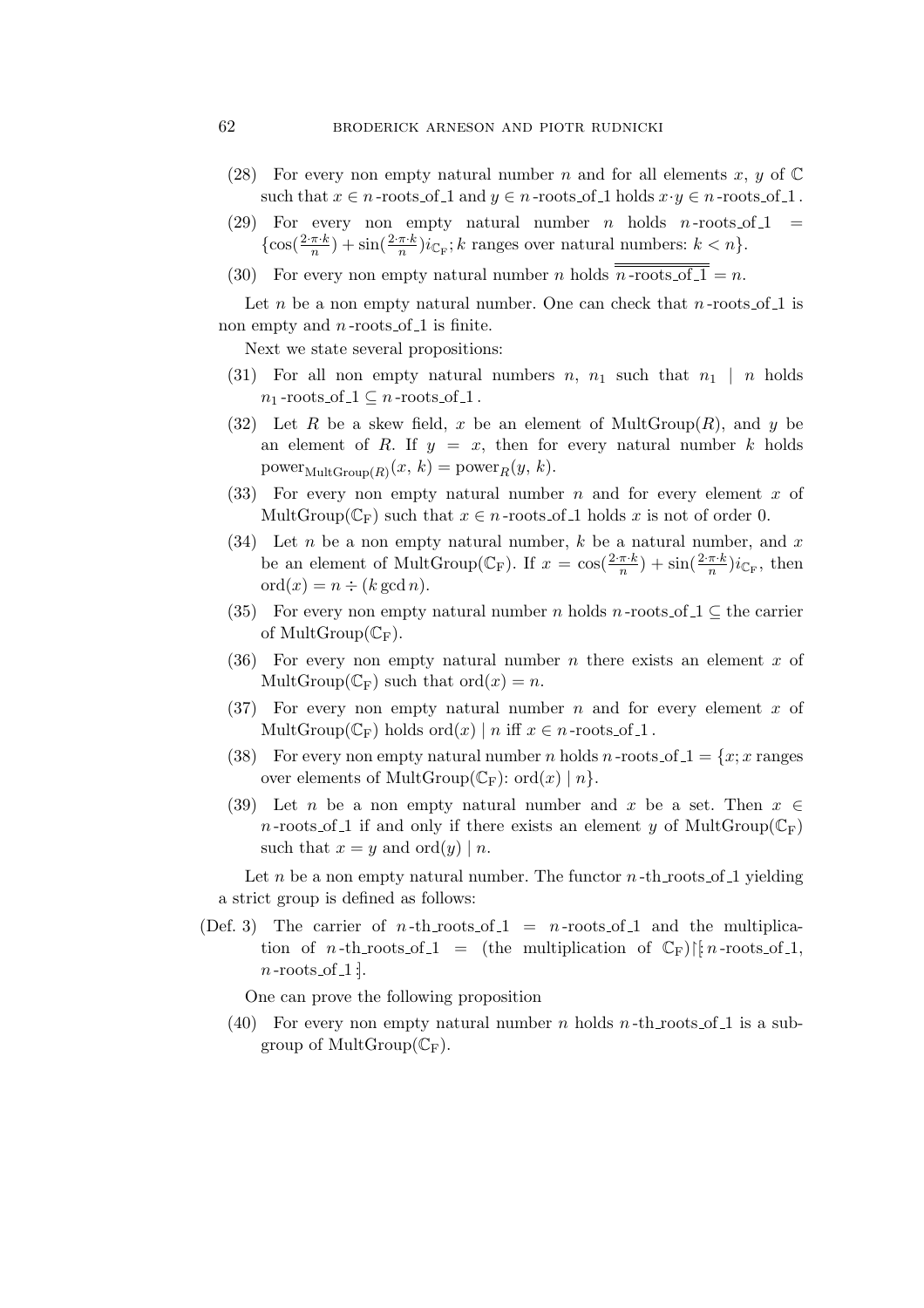# 4. The Unital Polynomial x <sup>n</sup> *−* 1

Let  $n$  be a non empty natural number and let  $L$  be a left unital non empty double loop structure. The functor unital  $poly(L, n)$  yields a polynomial of L and is defined as follows:

# (Def. 4) unital  $poly(L, n) = 0$ .  $L + (0, -1_L) + (n, 1_L)$ .

Next we state four propositions:

- $(41)$  unital\_poly $(\mathbb{C}_{\mathrm{F}}, 1) = \langle -\mathbf{1}_{\mathbb{C}_{\mathrm{F}}}, \mathbf{1}_{\mathbb{C}_{\mathrm{F}}}\rangle.$
- $(42)$  Let L be a left unital non empty double loop structure and n be a non empty natural number. Then  $(\text{unital-poly}(L,n))(0) = -1_L$  and  $(\text{unital-poly}(L,n))(n) = \mathbf{1}_L.$
- $(43)$  Let L be a left unital non empty double loop structure, n be a non empty natural number, and i be a natural number. If  $i \neq 0$  and  $i \neq n$ , then  $(\text{unital-poly}(L,n))(i) = 0_L$ .
- $(44)$  Let L be a non degenerated left unital non empty double loop structure and n be a non empty natural number. Then len unital  $\text{poly}(L,n) = n+1$ .

Let  $L$  be a non degenerated left unital non empty double loop structure and let n be a non empty natural number. Observe that unital  $\text{poly}(L,n)$  is non-zero.

The following propositions are true:

- (45) For every non empty natural number n and for every element x of  $\mathbb{C}_{\mathbb{F}}$ holds eval(unital\_poly( $\mathbb{C}_{\mathbb{F}}$ , *n*), *x*) = power<sub> $\mathbb{C}_{\mathbb{F}}(x, n) - 1$ .</sub>
- (46) For every non empty natural number n holds Roots unital poly $(\mathbb{C}_F,n)$  $n$ -roots\_of\_1.
- (47) Let *n* be a natural number and *z* be an element of  $\mathbb{C}_F$ . Suppose *z* is a real number. Then there exists a real number x such that  $x = z$  and power<sub>CF</sub> $(z, n) = x^n$ .
- (48) Let n be a non empty natural number and x be a real number. Then there exists an element y of  $\mathbb{C}_{\mathbb{F}}$  such that  $y = x$  and eval(unital\_poly( $\mathbb{C}_{\mathbb{F}}$ , n), y) =  $x^n-1$ .
- (49) For every non empty natural number n holds BRoots(unital poly $(\mathbb{C}_F,n)$ ) =  $(n$ -roots of  $-1, 1)$ -bag.
- (50) For every non empty natural number n holds unital poly $(\mathbb{C}_F, n)$  = poly\_with\_roots $((n$ -roots\_of\_1, 1)-bag).

Let *i* be an integer and let *n* be a natural number. Then  $i^n$  is an integer. The following proposition is true

(51) For every non empty natural number n and for every element i of  $\mathbb{C}_{\mathbb{F}}$ such that i is an integer holds eval(unital\_poly( $\mathbb{C}_{F,n}$ ), i) is an integer.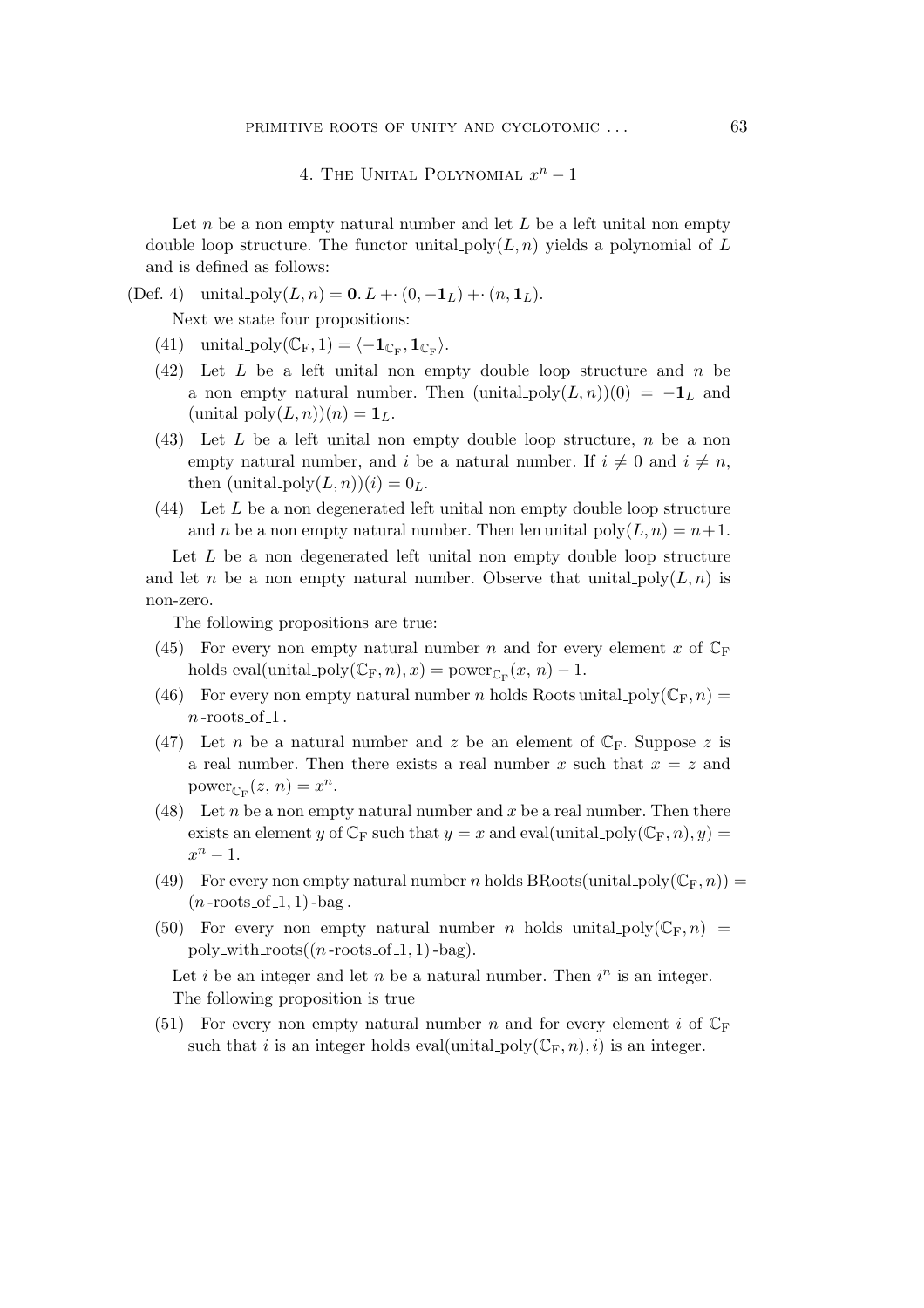### 5. Cyclotomic Polynomials

Let d be a non empty natural number. The functor cyclotomic poly $(d)$  yields a polynomial of  $\mathbb{C}_{F}$  and is defined by:

(Def. 5) There exists a non empty finite subset s of  $\mathbb{C}_F$  such that  $s = \{y; y \text{ ranges}$ over elements of MultGroup( $\mathbb{C}_{\mathrm{F}}$ ): ord(y) = d} and cyclotomic\_poly(d) = poly\_with\_roots $((s, 1)$ -bag).

The following propositions are true:

- $(52)$  cyclotomic\_poly $(1) = \langle -\mathbf{1}_{\mathbb{C}_{\mathbb{F}}}, \mathbf{1}_{\mathbb{C}_{\mathbb{F}}}\rangle.$
- $(53)$  Let *n* be a non empty natural number and f be a finite sequence of elements of the carrier of Polynom-Ring( $\mathbb{C}_{\mathrm{F}}$ ). Suppose len  $f = n$  and for every non empty natural number i such that  $i \in \text{dom } f$  holds if  $i \nmid n$ , then  $f(i) = \langle \mathbf{1}_{\mathbb{C}_{\mathbb{F}}} \rangle$  and if  $i | n$ , then  $f(i) =$  cyclotomic poly $(i)$ . Then unital\_poly $(\mathbb{C}_{\mathrm{F}}, n) = \prod f$ .
- $(54)$  Let n be a non empty natural number. Then there exists a finite sequence f of elements of the carrier of Polynom-Ring( $\mathbb{C}_{\mathrm{F}}$ ) and there exists a polynomial p of  $\mathbb{C}_{\mathrm{F}}$  such that
	- (i)  $p = \prod f$ ,
	- (ii) dom  $f = \text{Seg } n$ ,
- (iii) for every non empty natural number i such that  $i \in \text{Seg } n$  holds if  $i \nmid n$  or  $i = n$ , then  $f(i) = \langle \mathbf{1}_{\mathbb{C}_{\mathbb{F}}} \rangle$  and if  $i \mid n$  and  $i \neq n$ , then  $f(i) =$ cyclotomic\_poly $(i)$ , and
- (iv) unital\_poly( $\mathbb{C}_F$ , n) = cyclotomic\_poly(n) \* p.
- $(55)$  For every non empty natural number d and for every natural number i holds  $(cyclotomic\_poly(d))(0) = 1$  or  $(cyclotomic\_poly(d))(0) = -1$  but  $(cyclotomic_poly(d))(i)$  is integer.
- (56) For every non empty natural number d and for every element z of  $\mathbb{C}_F$ such that z is an integer holds eval(cyclotomic  $\text{poly}(d), z$ ) is an integer.
- (57) Let n,  $n_1$  be non empty natural numbers, f be a finite sequence of elements of the carrier of Polynom-Ring( $\mathbb{C}_{\mathrm{F}}$ ), and s be a finite subset of  $\mathbb{C}_F$ . Suppose that
	- (i)  $s = \{y; y \text{ ranges over elements of MultGroup}(\mathbb{C}_{F}) : \text{ord}(y) \mid n \wedge \text{ord}(y) \}$  $n_1 \wedge \text{ord}(y) \neq n$ ,
	- (ii) dom  $f = \text{Seg } n$ , and
- (iii) for every non empty natural number i such that  $i \in \text{dom } f$  holds if  $i \nmid n$ or  $i \mid n_1$  or  $i = n$ , then  $f(i) = \langle \mathbf{1}_{\mathbb{C}_F} \rangle$  and if  $i \mid n$  and  $i \nmid n_1$  and  $i \neq n$ , then  $f(i) =$  cyclotomic\_poly $(i)$ .

Then  $\prod f = \text{poly\_with\_roots}((s, 1)$ -bag).

(58) Let *n*,  $n_1$  be non empty natural numbers. Suppose  $n_1 < n$  and  $n_1$ n. Then there exists a finite sequence  $f$  of elements of the carrier of Polynom-Ring( $\mathbb{C}_{\mathrm{F}}$ ) and there exists a polynomial p of  $\mathbb{C}_{\mathrm{F}}$  such that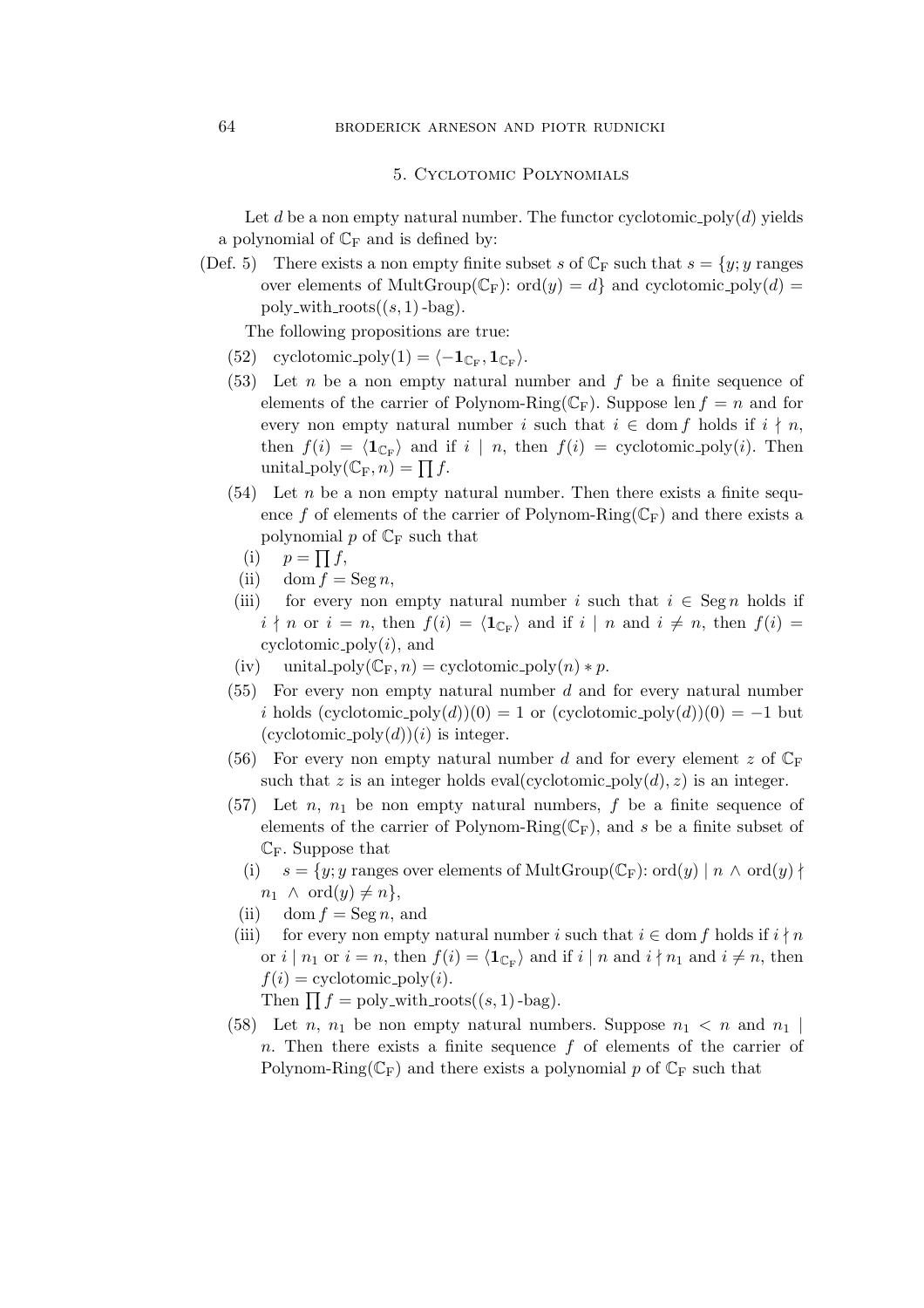- (i)  $p = \prod f$ ,
- (ii) dom  $f = \text{Seg } n$ ,
- (iii) for every non empty natural number i such that  $i \in \text{Seg } n$  holds if  $i \nmid n$ or  $i | n_1$  or  $i = n$ , then  $f(i) = \langle \mathbf{1}_{\mathbb{C}_F} \rangle$  and if  $i | n$  and  $i \nmid n_1$  and  $i \neq n$ , then  $f(i) =$  cyclotomic\_poly(i), and
- (iv) unital\_poly( $\mathbb{C}_F$ , n) = unital\_poly( $\mathbb{C}_F$ , n<sub>1</sub>) \* cyclotomic\_poly(n) \* p.
- (59) Let i be an integer, c be an element of  $\mathbb{C}_F$ , f be a finite sequence of elements of the carrier of Polynom-Ring( $\mathbb{C}_F$ ), and p be a polynomial of  $\mathbb{C}_{\mathrm{F}}$ . Suppose  $p = \prod f$  and  $c = i$  and for every non empty natural number i such that  $i \in \text{dom } f$  holds  $f(i) = \langle \mathbf{1}_{\mathbb{C}_{\mathbb{F}}} \rangle$  or  $f(i) =$  cyclotomic\_poly(i). Then  $eval(p, c)$  is integer.
- (60) Let *n* be a non empty natural number, j, k, q be integers, and  $q_1$  be an element of  $\mathbb{C}_F$ . If  $q_1 = q$  and  $j = \text{eval}(\text{cyclotomic-poly}(n), q_1)$  and  $k = \text{eval}(\text{unital\_poly}(\mathbb{C}_F, n), q_1), \text{ then } j \mid k.$
- (61) Let *n*,  $n_1$  be non empty natural numbers and q be an integer. Suppose  $n_1 < n$  and  $n_1 | n$ . Let  $q_1$  be an element of  $c_1$ . Suppose  $q_1 = q$ . Let j, k, l be integers. If  $j = \text{eval}(\text{cyclotomic-poly}(n), q_1)$  and  $k =$ eval(unital\_poly( $\mathbb{C}_{\mathbb{F}}$ ,n), $q_1$ ) and  $l = \text{eval}(\text{unital\_poly}(\mathbb{C}_{\mathbb{F}}$ ,n<sub>1</sub>), $q_1)$ , then  $j \mid k \div l$ , where  $c_1 =$  the carrier of  $\mathbb{C}_F$ .
- (62) Let n, q be non empty natural numbers and  $q_1$  be an element of  $\mathbb{C}_F$ . If  $q_1 = q$ , then for every integer j such that  $j = \text{eval}(\text{cyclotomic-poly}(n), q_1)$ holds  $j \mid q^n - 1$ .
- (63) Let *n*, *n*<sub>1</sub>, *q* be non empty natural numbers. Suppose  $n_1 < n$  and  $n_1 | n$ . Let  $q_1$  be an element of  $\mathbb{C}_F$ . If  $q_1 = q$ , then for every integer j such that  $j = \text{eval}(\text{cyclotomic-poly}(n), q_1) \text{ holds } j \mid (q^n - 1) \div (q^{n_1} - 1).$
- (64) Let n be a non empty natural number. Suppose  $1 < n$ . Let q be a natural number. Suppose  $1 < q$ . Let  $q_1$  be an element of  $\mathbb{C}_F$ . If  $q_1 = q$ , then for every integer i such that  $i = eval(cyclotomic-poly(n), q_1)$  holds  $|i| > q - 1$ .

#### **REFERENCES**

- [1] Grzegorz Bancerek. Cardinal numbers. *Formalized Mathematics*, 1(**2**):377–382, 1990.
- [2] Grzegorz Bancerek. The fundamental properties of natural numbers. *Formalized Mathematics*, 1(**1**):41–46, 1990.
- [3] Grzegorz Bancerek. The ordinal numbers. *Formalized Mathematics*, 1(**1**):91–96, 1990.
- [4] Grzegorz Bancerek and Krzysztof Hryniewiecki. Segments of natural numbers and finite sequences. *Formalized Mathematics*, 1(**1**):107–114, 1990.
- [5] Czesław Byliński. Binary operations. *Formalized Mathematics*, 1(**1**):175–180, 1990.
- [6] Czesław Byliński. The complex numbers. *Formalized Mathematics*, 1(**3**):507–513, 1990.
- [7] Czesław Byliński. Finite sequences and tuples of elements of a non-empty sets. *Formalized Mathematics*, 1(**3**):529–536, 1990.
- [8] Czesław Byliński. Functions and their basic properties. *Formalized Mathematics*, 1(**1**):55– 65, 1990.
- [9] Czesław Byliński. Functions from a set to a set. *Formalized Mathematics*, 1(**1**):153–164, 1990.
- [10] Czesław Byliński. Partial functions. *Formalized Mathematics*, 1(**2**):357–367, 1990.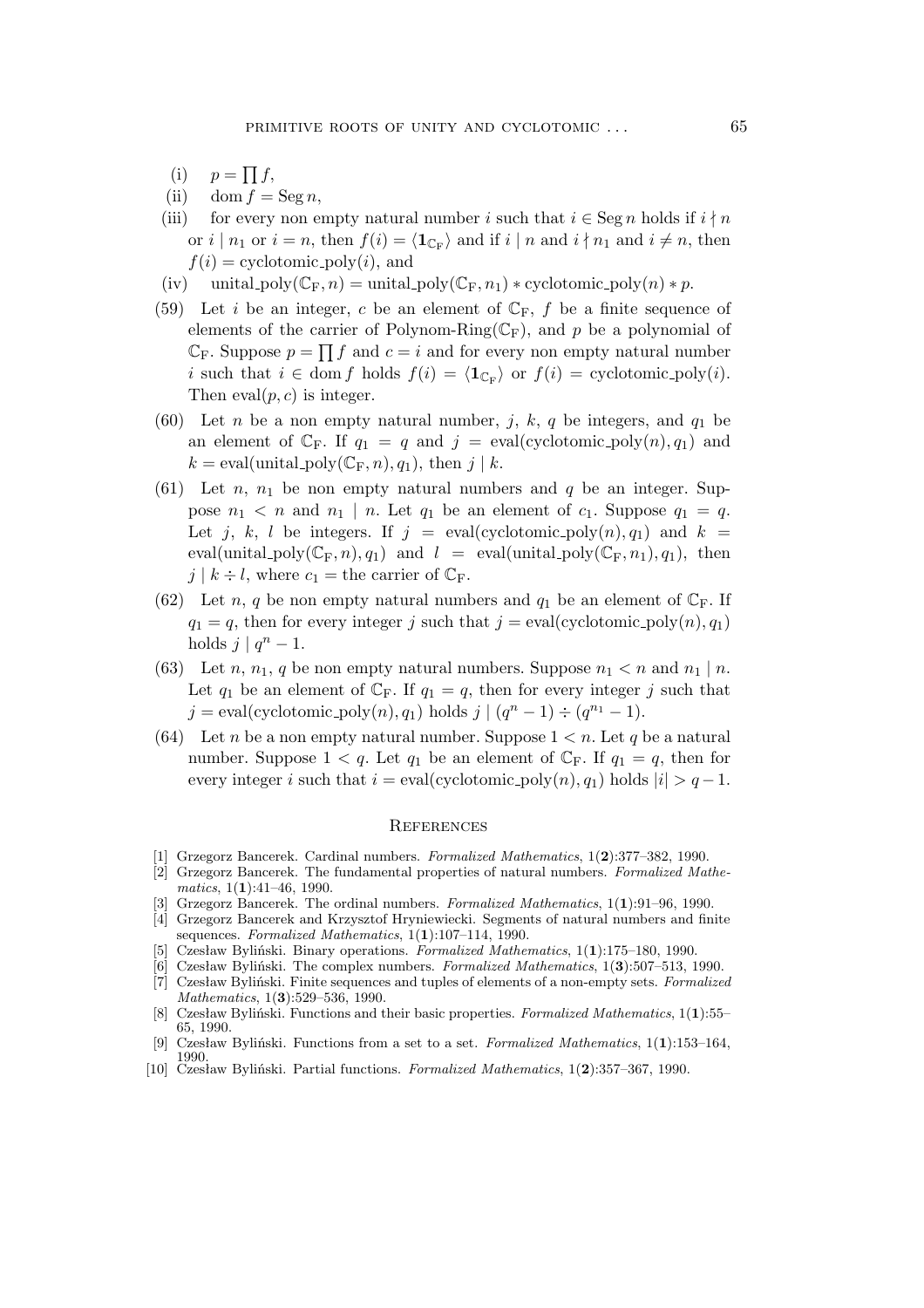- [11] Czesław Byliński. Some basic properties of sets. *Formalized Mathematics*, 1(**1**):47–53, 1990.
- [12] Czesław Byliński. The sum and product of finite sequences of real numbers. *Formalized Mathematics*, 1(**4**):661–668, 1990.
- [13] Agata Darmochwał. Finite sets. *Formalized Mathematics*, 1(**1**):165–167, 1990.
- [14] Krzysztof Hryniewiecki. Basic properties of real numbers. *Formalized Mathematics*, 1(**1**):35–40, 1990.
- [15] Andrzej Kondracki. Basic properties of rational numbers. *Formalized Mathematics*, 1(**5**):841–845, 1990.
- [16] Eugeniusz Kusak, Wojciech Leończuk, and Michał Muzalewski. Abelian groups, fields and vector spaces. *Formalized Mathematics*, 1(**2**):335–342, 1990.
- [17] Rafał Kwiatek and Grzegorz Zwara. The divisibility of integers and integer relative primes. *Formalized Mathematics*, 1(**5**):829–832, 1990.
- [18] Anna Justyna Milewska. The field of complex numbers. *Formalized Mathematics*, 9(**2**):265–269, 2001.
- [19] Anna Justyna Milewska. The Hahn Banach theorem in the vector space over the field of complex numbers. *Formalized Mathematics*, 9(**2**):363–371, 2001.
- [20] Robert Milewski. The evaluation of polynomials. *Formalized Mathematics*, 9(**2**):391–395, 2001.
- [21] Robert Milewski. Fundamental theorem of algebra. *Formalized Mathematics*, 9(**3**):461– 470, 2001.
- [22] Robert Milewski. The ring of polynomials. *Formalized Mathematics*, 9(**2**):339–346, 2001.
- [23] Robert Milewski. Trigonometric form of complex numbers. *Formalized Mathematics*, 9(**3**):455–460, 2001.
- [24] Michał Muzalewski. Construction of rings and left-, right-, and bi-modules over a ring. *Formalized Mathematics*, 2(**1**):3–11, 1991.
- [25] Michał Muzalewski and Lesław W. Szczerba. Construction of finite sequences over ring and left-, right-, and bi-modules over a ring. *Formalized Mathematics*, 2(**1**):97–104, 1991.
- [26] Jan Popiołek. Some properties of functions modul and signum. *Formalized Mathematics*, 1(**2**):263–264, 1990.
- [27] Jan Popiołek. Real normed space. *Formalized Mathematics*, 2(**1**):111–115, 1991.
- [28] Konrad Raczkowski. Integer and rational exponents. *Formalized Mathematics*, 2(**1**):125– 130, 1991.
- [29] Piotr Rudnicki. Little Bezout theorem (factor theorem). *Formalized Mathematics*, 12(**1**):49–58, 2004.
- [30] Piotr Rudnicki and Andrzej Trybulec. Multivariate polynomials with arbitrary number of variables. *Formalized Mathematics*, 9(**1**):95–110, 2001.
- [31] Andrzej Trybulec. Introduction to arithmetics. *To appear in Formalized Mathematics*.
- [32] Andrzej Trybulec. Subsets of complex numbers. *To appear in Formalized Mathematics*.
- [33] Andrzej Trybulec. Enumerated sets. *Formalized Mathematics*, 1(**1**):25–34, 1990.
- [34] Andrzej Trybulec. Tarski Grothendieck set theory. *Formalized Mathematics*, 1(**1**):9–11, 1990.
- [35] Michał J. Trybulec. Integers. *Formalized Mathematics*, 1(**3**):501–505, 1990.
- [36] Wojciech A. Trybulec. Binary operations on finite sequences. *Formalized Mathematics*, 1(**5**):979–981, 1990.
- [37] Wojciech A. Trybulec. Groups. *Formalized Mathematics*, 1(**5**):821–827, 1990.
- [38] Wojciech A. Trybulec. Linear combinations in real linear space. *Formalized Mathematics*, 1(**3**):581–588, 1990.
- [39] Wojciech A. Trybulec. Pigeon hole principle. *Formalized Mathematics*, 1(**3**):575–579, 1990.
- [40] Wojciech A. Trybulec. Subgroup and cosets of subgroups. *Formalized Mathematics*, 1(**5**):855–864, 1990.
- [41] Wojciech A. Trybulec. Vectors in real linear space. *Formalized Mathematics*, 1(**2**):291–296, 1990.
- [42] Zinaida Trybulec. Properties of subsets. *Formalized Mathematics*, 1(**1**):67–71, 1990.
- [43] Edmund Woronowicz. Relations and their basic properties. *Formalized Mathematics*, 1(**1**):73–83, 1990.
- [44] Yuguang Yang and Yasunari Shidama. Trigonometric functions and existence of circle ratio. *Formalized Mathematics*, 7(**2**):255–263, 1998.